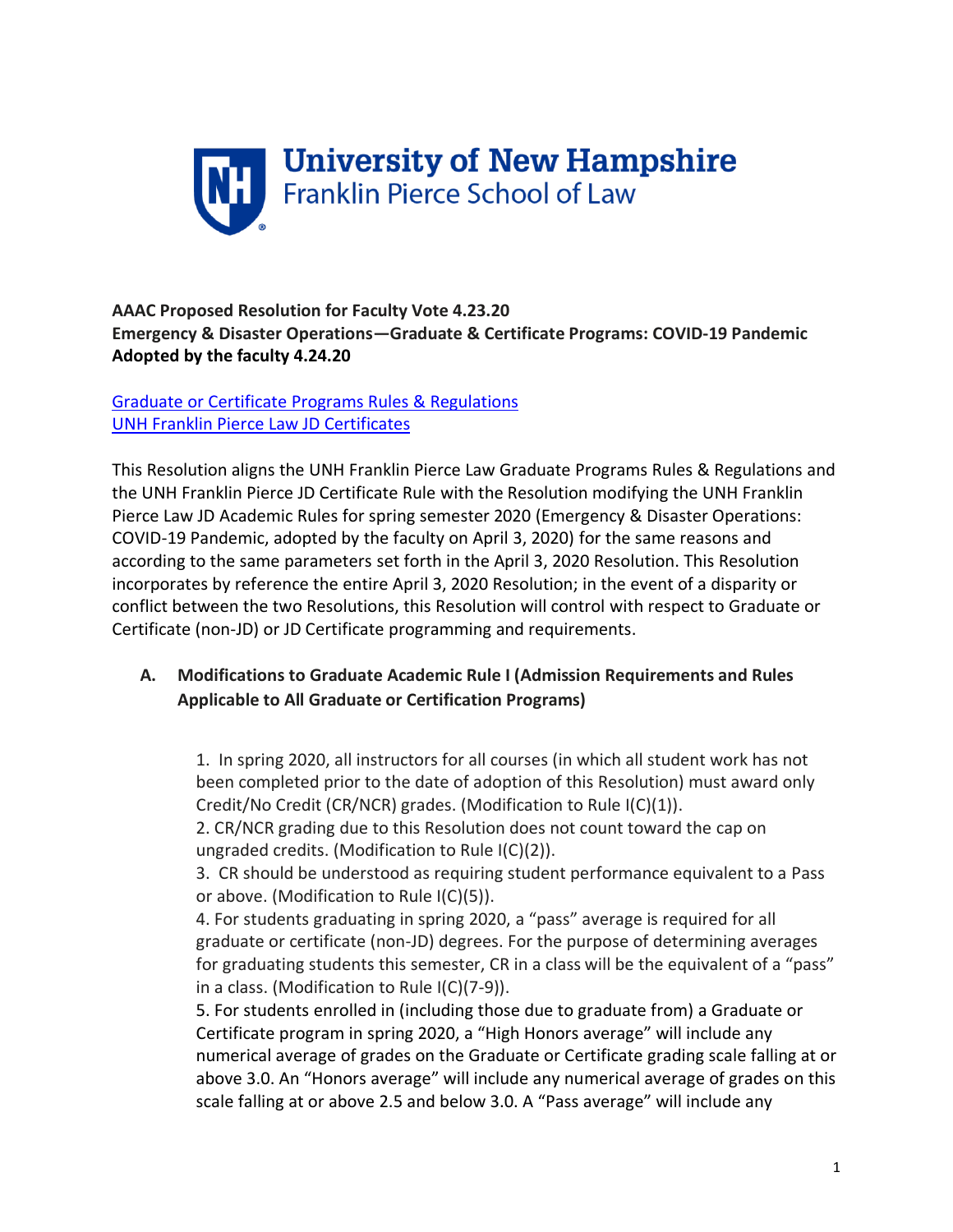numerical average of grades on this scale falling at or above 1.5 and below 2.5. Grades from spring semester 2020 will be factored in to determining High Honors, Honors, or Pass status for the overall degree. (Modification to Rule I(C)(6). 6. Joint Degree candidates graduating in spring 2020 who are not able to complete their 24-credit program of study for the LLM in the spring 2020 semester due to exigent circumstances caused by the pandemic can qualify for the program of study with 20-credits, with no requirement that credits taken in spring 2020 semester for this program of study been taken for a letter grade. A cumulative GPA of 2.8 is required for the LLM portion of the Joint Degree for students graduating in spring 2020. (Modification to Rule I(C)(11).

7. A candidate for any LL.M. or Master's degree who is enrolled in spring 2020 semester and is unable to complete the degree within five academic years of matriculation due to the exigent circumstances of the COVID-19 pandemic shall have 6 years to complete the degree. (Modification to Rule I(I).

8. With respect to Graduate or Certificate students currently on probation and recommendations for triggers for future probation for Graduate or Certificate students enrolled in spring 2020, CASS shall proceed in the same manner as for JD students (under the April 3, 2020 Resolution). (Modification to Rule I(J).

9. The requirement for residency in spring 2020 semester is waived for all Graduate or Certificate degrees. (Modification to Rule I(L)(1)-(9)).

10. For joint degree candidates due to graduate in spring 2020, the requirement that both degrees be conferred at the same time is waived. (Modification to Rule  $I(L)(10)$ ).

# **B. Modifications to Graduate Academic Rule II (LLM Degree Requirements)**

- 1. An LLM student enrolled in spring 2020 semester may drop a course (including a required course) due to exigent circumstances caused by the pandemic, even if the course drop causes them to drop below the normal course-load for a semester. (Modification to Rule II(A)-(C)).
- 2. An LLM student due to graduate in spring 2020 semester who has to drop a course (including a required course) due to exigent circumstances caused by the pandemic may obtain the LLM degree with no more than 2 fewer credits than are normally required for the degree. (Modification to Rule II(C)).

### **C. Modifications to Graduate Academic Rule III (Master's Degree Requirements)**

- 1. A Master's student enrolled in spring 2020 semester may drop a course (including a required course) due to exigent circumstances caused by the pandemic, even if the course drop causes them to drop below the normal course-load for a semester. (Modification to Rule III(A)-(C)).
- 2. A Master's student due to graduate in spring 2020 semester who has to drop a course (including a required course) due to exigent circumstances caused by the